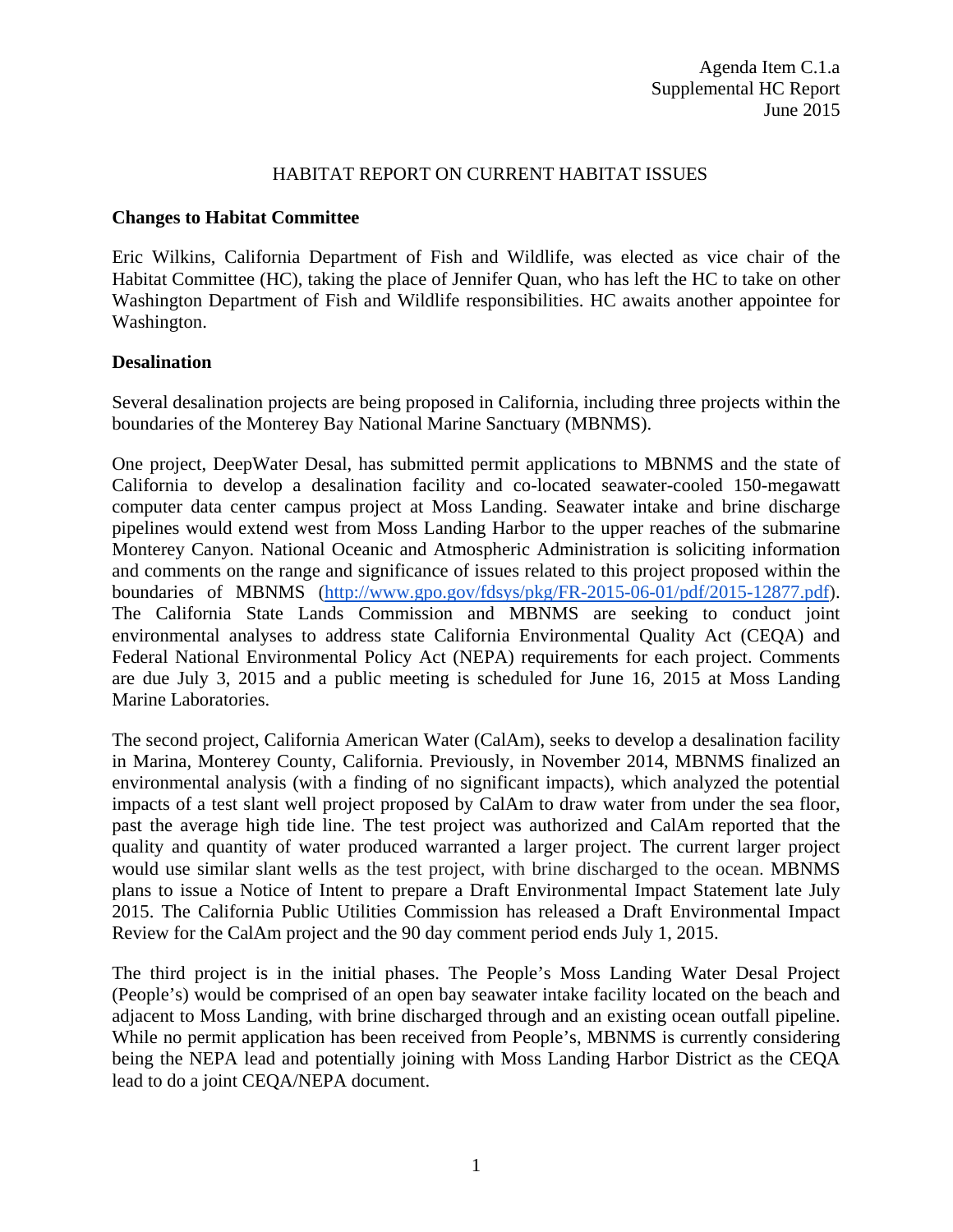MBNMS developed guidelines for desalination projects in collaboration with National Marine Fisheries Service (NMFS), the California Coastal Commission and the Central Coast Regional Water Quality Control Board. These non-regulatory guidelines were developed to help ensure desalination plants in the sanctuary would be properly sited, designed, and operated in a manner that results in minimal impacts to the marine environment (see http://montereybay.noaa.gov/resourcepro/resmanissues/desalination.html.)

### **Fisheries-Specific Habitat Objectives**

The HC heard a presentation from Matt Yergey (NMFS/Pacific States Marine Fisheries Commission) on the Fisheries Specific Habitat Objectives pilot project. The purpose of the project is to inform NMFS' existing non-fishing habitat conservation activities, including restoration, protection, and essential fish habitat and Endangered Species Act consultations; and to develop a methodology for ranking habitat stressors for Council-managed species. A draft report on the pilot project was shared with the HC. NMFS is looking for feedback on the logic of the plan, methods for prioritization, and available data sources of stressors. Individual HC members will be providing feedback. This pilot project is focusing on five species: black rockfish, boccacio, English sole, lingcod, and Oregon Coast coho. Ultimately, the project will help the Council and NMFS better address priority stressors to Council-managed species. The HC continues to support this endeavor.

# **C.2. Ocean Energy Update**

The HC continues to track the status of offshore hydrokinetic energy development for the Council. In April and July 2014, the Council commented on two Federal public notices regarding a preliminary permit for Oregon State University's (OSU) ocean energy test site, known as the Pacific Marine Energy Center South Energy Test Site (PMEC-SETS). OSU is currently preparing to submit a Draft License Application (DLA) to Federal Energy Regulatory Commission (FERC). The DLA is anticipated this summer and it is possible that the public comment period may coincide with the September Council meeting. The project is of concern to the Council because of its potential effects on Council-managed species, habitats, and fisheries. The HC recommends that the Council task the HC with preparing a draft letter for September*,* should the Council meeting coincide with the DLA public comment period.

In the event that the DLA comment period closes before the September Council meeting, the Council might consider other options for providing comments, such as: 1) requesting either a comment period extension or late submission to overlap the September meeting, or 2) tasking Council staff with preparing a brief letter of interest/concern to FERC using introductory content from previous Council letters incorporating the general recommendations provided below. HC members are prepared to assist as needed.

• The HC recommends that the cable route avoid contact with complex rocky substrate (habitat area of particular concern), that it have a minimal footprint on the seafloor, and be fully buried to minimize bio-fouling, fish attraction, gear entanglement, fishery displacement, and electromagnetic frequency emissions (particularly magnetic emissions and induced magnetic fields caused by salt water, which are not eliminated with shielding alone).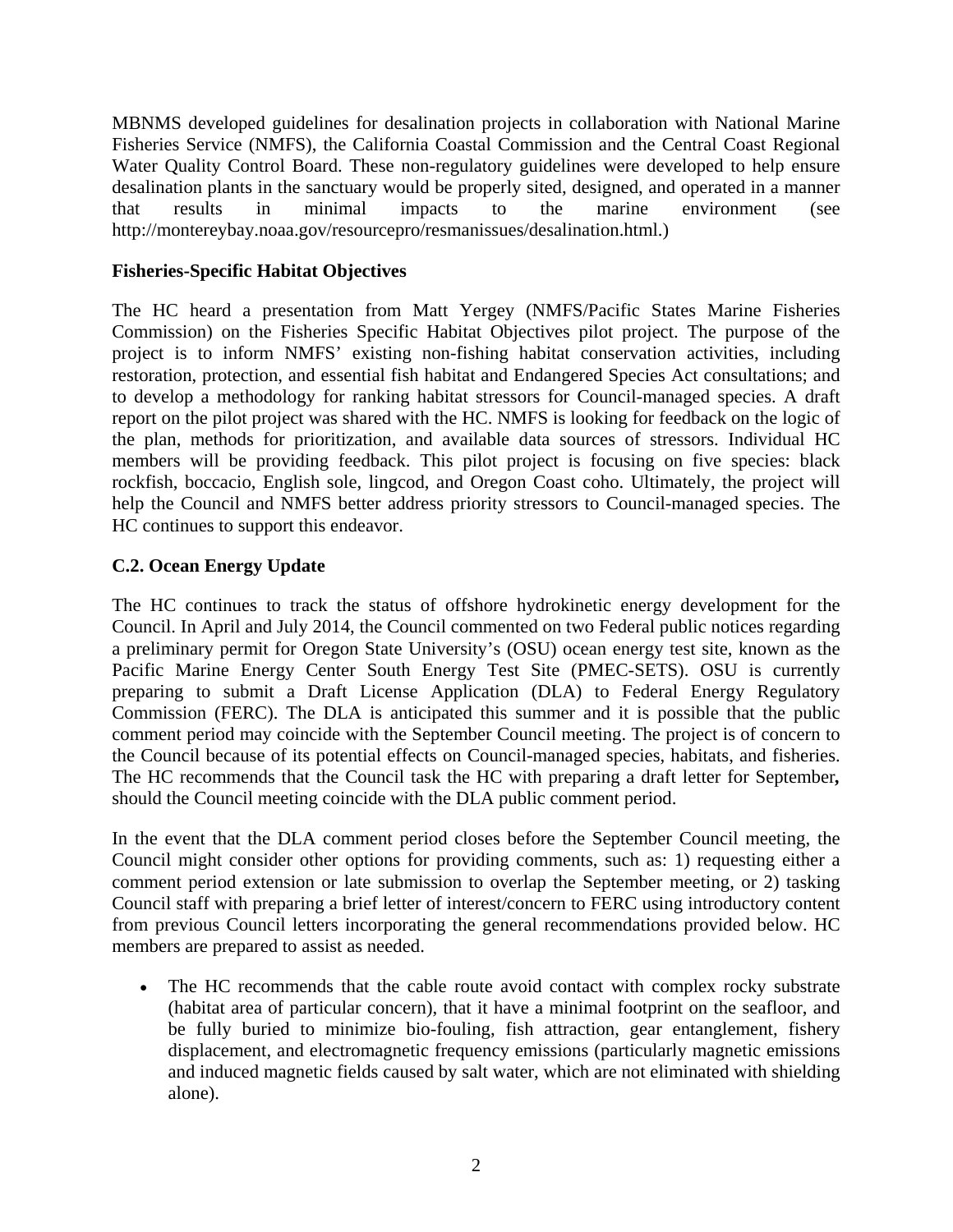- The project should include a monitoring plan for EMF emissions, including a process for determining emission thresholds for species impacts, and a contingency plan if thresholds are exceeded.
- Also of concern are acoustic stressors from construction and operation at the PMEC-SETS project site on FMP species for potential adverse physiological and behavioral effects. The DLA should include adaptive management and monitoring plans with mitigation measures designed to protect and mitigate for these and other adverse effects on Council-managed species and their habitat.

# **Humboldt Bay aquaculture letter**

The HC heard a public comment from Robert Smith of the law firm Plauche and Carr, representing Coast Seafoods. He indicated that the aquaculture letter may be premature because Coast Seafoods is revising their application in response to public comment, and that an eelgrass mitigation plan will be prepared as a part of the revised proposal. He also indicated there will be opportunity to comment following completion of the revisions in late August or early September. Nevertheless, the HC still suggests the Council send the letter on the two projects as is, as the concerns described in the letter are still relevant until new documentation is published. The Council may have additional or different comments on subsequent permit application documents, and can comment again at that time.

#### **Catalina Sea Ranch**

The HC discussed the status of the offshore Catalina Sea Ranch/KZO Sea Farms. The permit for the Catalina Sea Ranch project is contingent upon the development of a monitoring plan. Catalina Sea Ranch is in the process of developing that plan. The Council commented on the now permitted project in March 2014, and the need for a well-designed monitoring plan was a significant portion of the comment letter. State and Federal agencies are currently reviewing the draft and will provide comments before the plan is finalized.

# **Klamath River and California Water Issues**

The HC discussed the current status of Klamath-Trinity River drought conditions and the potential need for supplemental flows to protect returning Chinook salmon in the lower Klamath River this year. The Council sent a letter to Department of the Interior (DOI) alerting them of this need. Presently, DOI is committed to developing a long-term Klamath Augmentation Plan. A draft was released in April, and a notification is expected for an Environmental Impact Statement to be developed to support the plan. This plan is not expected to be finalized this year.

In 2015, the Bureau of Reclamation and other co-managers will conduct a technical review of criteria to assess the need for supplemental flows this year based upon expected hydrologic conditions in the lower Klamath River.

It should be noted that previous letters from the Council were cited as important considerations in the additional protections provided to returning Chinook during this extreme drought.